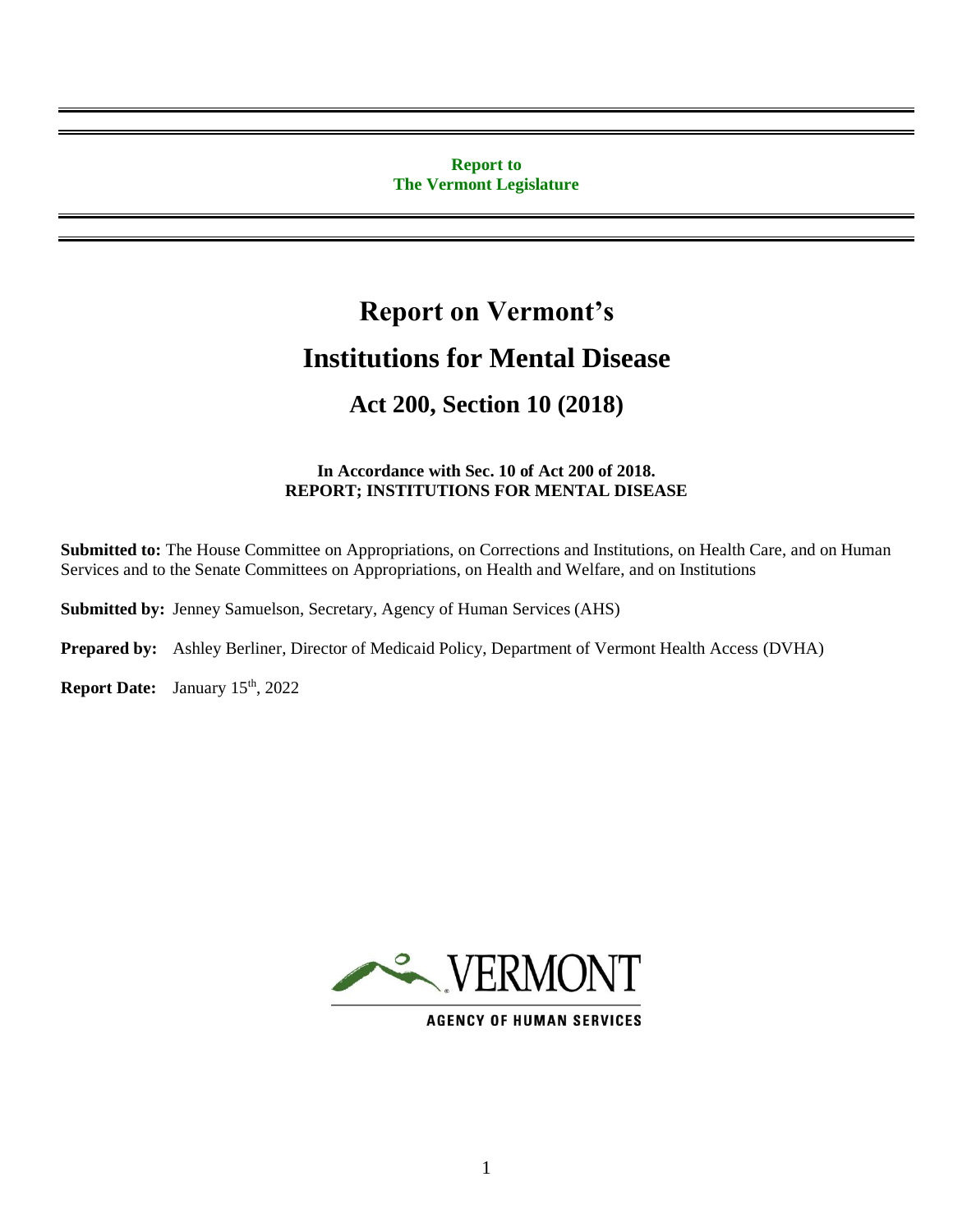### **Overview**

This is the fourth annual report required by Sec. 10 of Act 200 of 2018. The following report is broken into four parts to provide a description of Vermont's evaluation of the impact of federal Institutions for Mental Disease (IMD) spending on persons with serious mental illness (SMI) or substance use disorders (SUD), including: (1) Five Year IMD Phase-down Schedule, (2) Current Waiver Activities (3) Phase-down Options, and (4) Conclusions.

## **1. Five-Year IMD Phasedown Schedule**

As described in the report submitted January 15, 2021<sup>1</sup>, AHS was required by the Centers for Medicare & Medicaid Services (CMS) in Vermont's Global Commitment to Health 1115 Demonstration Waiver (1115 Waiver) 2017 renewal to submit a phase-down schedule of funding for Vermont IMDs. To *ensure* adequate time to strategically adjust Vermont's system of care, AHS presented the following phase-down schedule of Federal Financial Participation (FFP) for IMDs to  $250$ .

2021: 95% of FFP 2022: 90% of FFP 2023: 85% of FFP 2024: 80% of FFP 2025: 75% of FFP 2026: 0% of FFP

In August 2020, CMS requested that the State submit a revised and accelerated phasedown percentage for calendar year 2021. Vermont carefully reviewed its IMD projections and submitted an updated phasedown percentage of 75% FFP to CMS in October 2020. **This change from 95% to 75% of FFP has no real dollar impact for CY21, but rather reflects the migration of dollars from the investment category of spending to the programmatic category because Vermont's SUD and SMI IMD waiver amendments now allow these expenditures as Medicaid program expenditures.** On January 13<sup>th</sup>, 2021, CMS approved Vermont's revised phasedown proposal for 2021 (see appendix). Without changes that were requested through Vermont's 2022 1115 renewal application, actual loss of FMAP for IMDs will occur in CY22 if the state is required to phase-down investment dollars used for IMDs beyond what is covered by the IMD waivers.

In June 2018, Vermont amended its 1115 Waiver to receive authority to pay for IMD treatment of primary substance use disorders (SUD). On December 5, 2019, the 1115 Waiver was again amended to enable Vermont to receive FFP for short-term (60 days or fewer) IMD stays provided to otherwise-eligible Medicaid beneficiaries with diagnosis of serious mental illness (SMI) and/or serious emotional disturbance (SED). With both the SUD and SMI IMD waiver amendments, the IMD phasedown required by Special Terms and Conditions (STC) 91 of the State's 1115 waiver is estimated to be at the following gross amounts:

| <b>Facility</b>                                                                                  | <b>Type and</b><br><b>Target</b><br>Group(s)                                                    | <b>Treatment Focus</b>           | # of Beds | <b>CY21 Gross</b><br>Est. |
|--------------------------------------------------------------------------------------------------|-------------------------------------------------------------------------------------------------|----------------------------------|-----------|---------------------------|
| <b>Lund Home</b><br><b>Burlington</b><br>100% of ineligible dollars due to stay<br>over 60 days. | Residential treatment for<br>pregnant and parenting<br>women with children<br>under 5 years old | Psychiatric/SUD                  | 26        | \$2,527,441               |
| <b>Brattleboro Retreat</b><br><b>Brattleboro</b><br>Ineligible dollars due to combination        | Inpatient stabilization<br>for adults                                                           | Psychiatric,<br>Co-occurring SUD | 86        | \$6,932,000               |

<sup>1</sup> [2021 Report on Vermont's Institutions for Mental Disease \(Act 200 of 2018\)](https://legislature.vermont.gov/assets/Legislative-Reports/2021-Act-200-IMD-Report.pdf)

<sup>&</sup>lt;sup>2</sup> <http://dvha.vermont.gov/global-commitment-to-health/1cms.final-phasedown-report-12-31-18.pdf>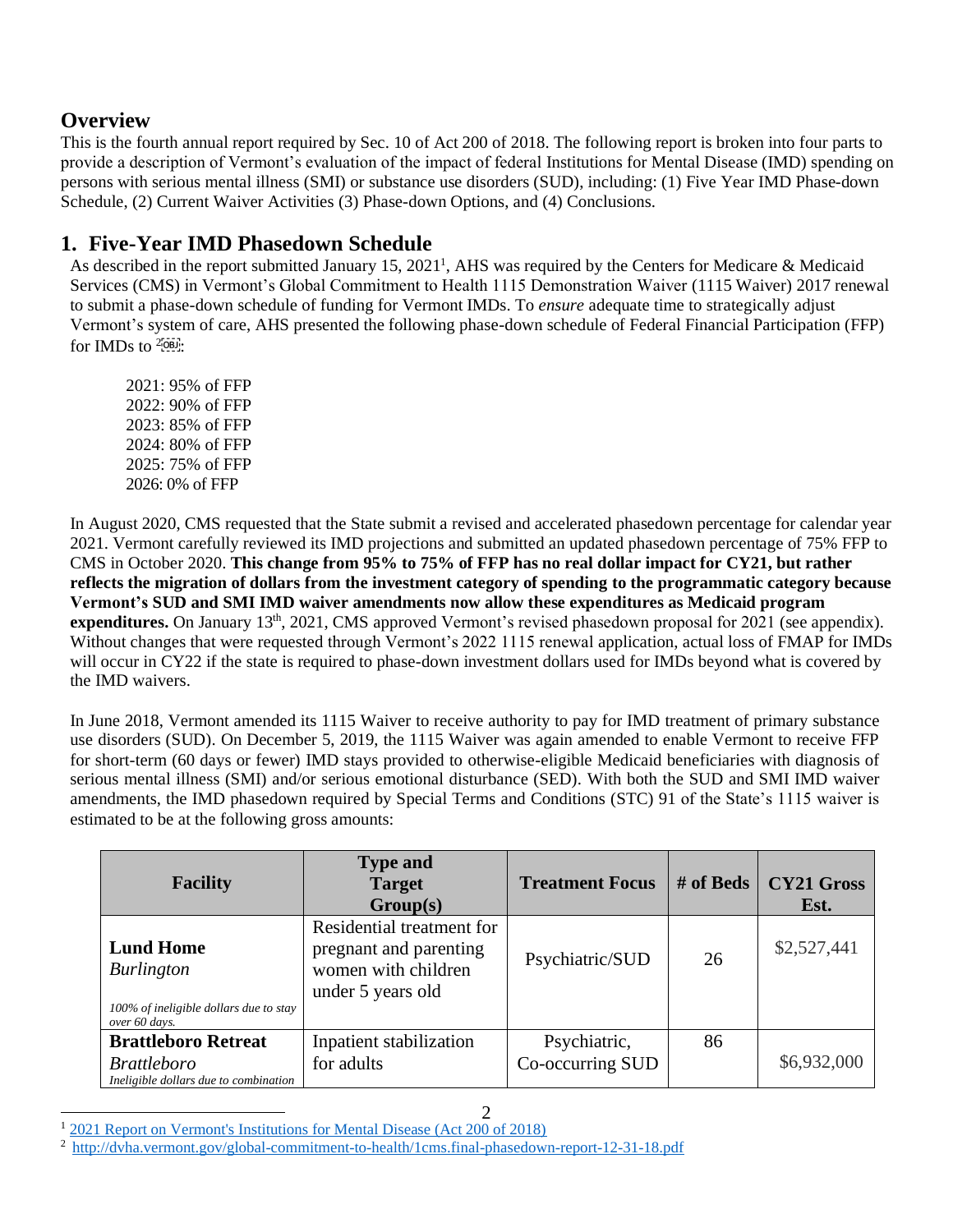| of stays over 60 days and forensic<br>stays.                                |                           |                  |    |              |
|-----------------------------------------------------------------------------|---------------------------|------------------|----|--------------|
| <b>Vermont Psychiatric</b>                                                  | Inpatient stabilization   | Psychiatric,     |    |              |
| <b>Care Hospital</b>                                                        | for adults under the care | Co-occurring SUD | 25 | \$20,527,960 |
| (VPCH)                                                                      | and custody of DMH        |                  |    |              |
| <b>Berlin</b>                                                               |                           |                  |    |              |
| Ineligible dollars due to combination<br>of stays over 60 days and forensic |                           |                  |    |              |
| stays.                                                                      |                           |                  |    |              |
| <b>Total</b>                                                                |                           | \$29,987,401     |    |              |

The phasedown amounts above reflect the state/federal-combined cost for stays prohibited under the terms of the SMI/SUD IMD waivers. Specifically, the following stays are not eligible for FFP under Vermont's IMD waivers:

- IMD stays for non-Medicaid patients.
- IMD stays over 60 days.
- IMD stays for individuals defined as "forensic" under the terms of the IMD waiver:
	- 1. Individuals who are awaiting a psychiatric evaluation as part of a trial.
	- 2. Individuals who have been found incompetent to stand trial.
	- 3. Individuals who have been found to be insane at the time of the crime were tried and found not guilty by reason of insanity.
	- 4. Individuals who are pre-adjudication or have been convicted and are in DOC custody who develop the need for acute psychiatric care on either a voluntary or involuntary basis.

The remaining \$30M in investment spending that is subject to phasedown is attributed to forensic care in IMDs, care for persons who are not Medicaid eligible, and care for persons whose length of stay exceeds 60 days. Vermont's phasedown schedule considered the extensive amount of time and resources that will be necessary to adequately plan and implement the large-scale change necessary for determining an appropriate financing plan, for the remaining, nonwaivered types of care provided in IMDs.

#### **2. Current Waiver Activities and Impact on Federal Funding**

Vermont's Global Commitment to Health 1115 Demonstration Waiver was set to expire on December 31, 2021. Due to the Public Health Emergency, Vermont was able to extend its renewal application deadline from December 2020 to June 2021 and received a six-month extension of its existing waiver demonstration period and terms through June 2022. This sixmonth demonstration extension was permitted to allow adequate time to negotiate the terms of the next demonstration period. The temporary extension does not impact IMD funding and has no additional IMD phasedown requirements for the first six months of 2022.

Sustainable federal IMD funding is a top priority for Vermont during the 1115 Waiver negotiations.

#### **3. Phase-down Options**

While it is important to carefully evaluate all the options utilized by states nationally to address federal funding issues related to IMDs, it is essential to note that the weighted evaluation of these alternatives does not rest exclusively on monetary impacts but must also align with Vermont's vision for a comprehensive, accessible, and high-quality system of care. The State endeavors for individuals to obtain community-based mental health and SUD treatment to the maximum extent possible; however, there are instances when residential or inpatient treatment is medically necessary. Vermont's IMDs provide high-quality residential and inpatient care, performing better than the State's Medicaid program as a whole and the national HEDIS benchmark on measures of the percentage of enrollees with follow-up after hospitalization for mental illness at the 7-day and 30-day mark. In addition, Vermont's IMDs have lower 30- and 180-day readmission rates than psychiatric care provided in general settings (8% v. 9% 30-day readmission rate and 17% v. 20% 180-day readmission rate, respectively).